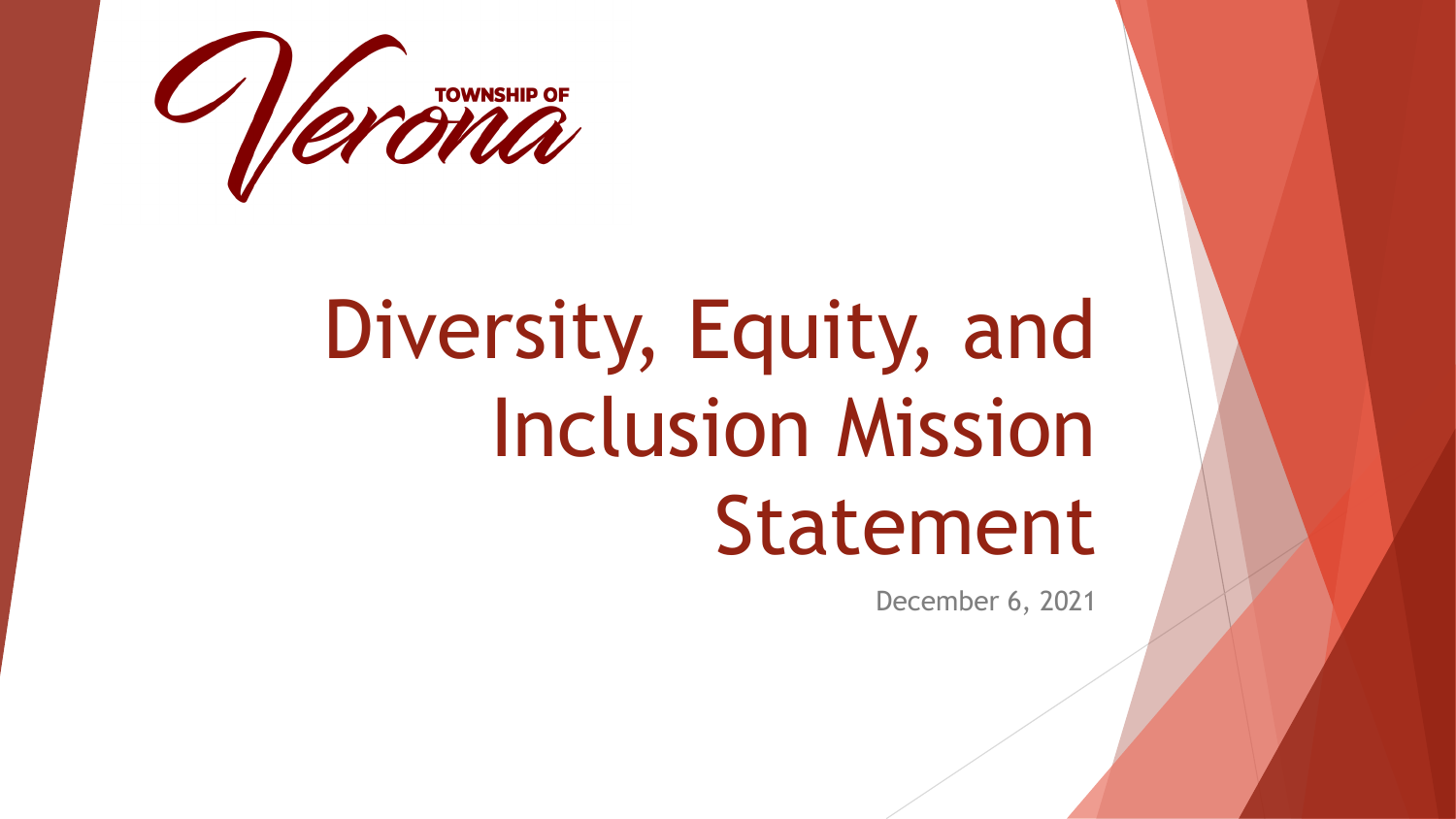# Diversity, Equity, and Inclusion Workgroup Members

| <b>Christina Ford</b>  | <b>Lynn Halsey</b>           |
|------------------------|------------------------------|
| Dale A Spektor         | <b>Michele Gruet</b>         |
| <b>Danit Brahver</b>   | <b>Myron Spektor</b>         |
| Elizabeth Vigna        | <b>Sarvenaz Singh</b>        |
| <b>Ellen Buttolph</b>  | <b>Toral Patel</b>           |
| <b>Herb Lev</b>        | <b>Tovah Kopan</b>           |
| <b>Jamal Mahmood</b>   | <b>Val Brahver</b>           |
| <b>Kristen Donohue</b> | Verena Mikhael (VHS student) |

Deputy Mayor Christine McGrath, Councilwoman Cynthia Holland, and Director of Administration and Business Development Steve Neale facilitated the session.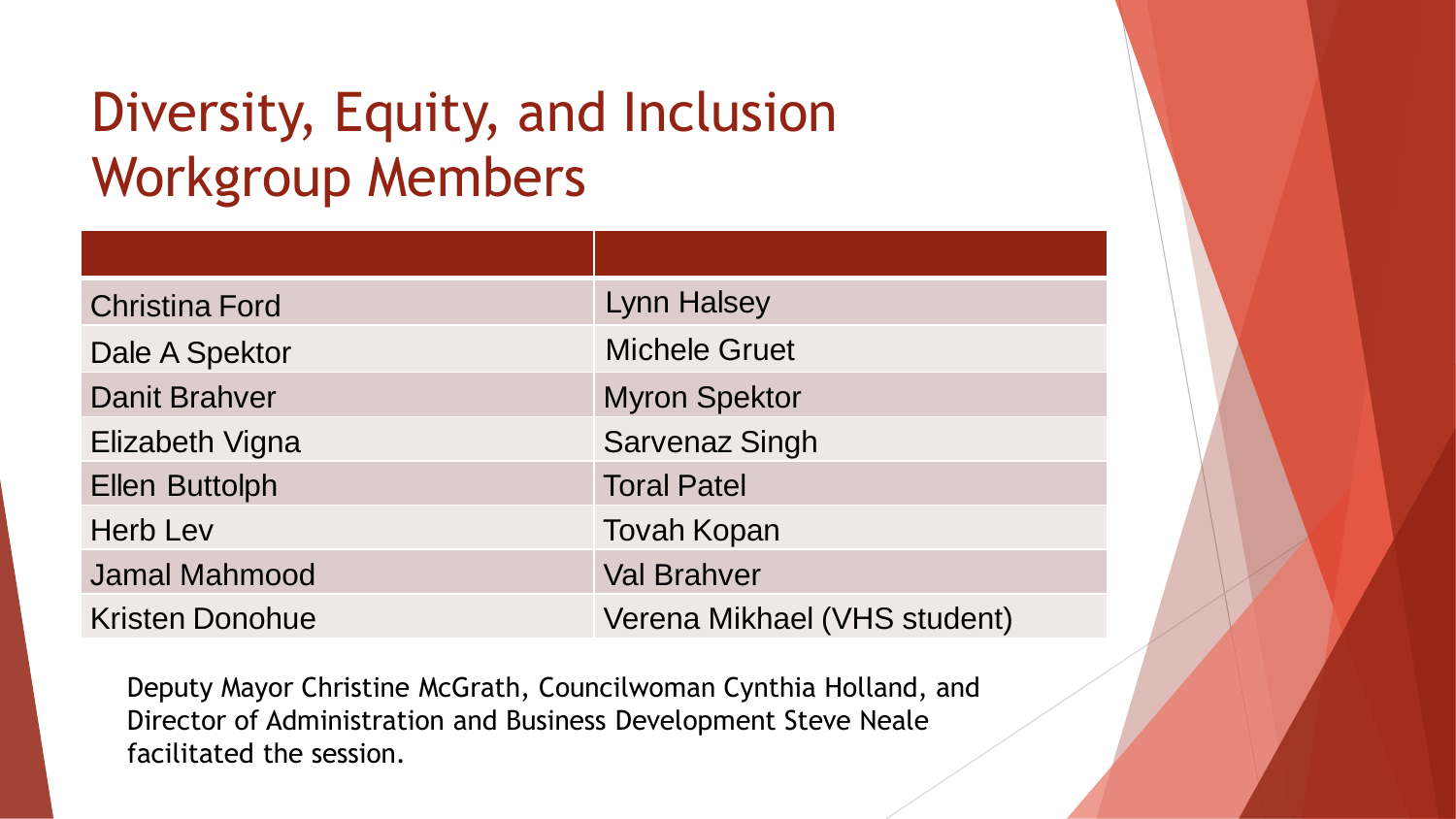## DEI Workgroup Process/Key Dates

- ▶ Workgroup formed by Township Council in August 2021 for the expressed purpose of developing a mission statement for diversity, equity, and inclusion activities in the Township.
- ▶ Call for volunteers was in late August to early September.
- **First meeting September 28, 2021** 
	- $\blacktriangleright$  This session was a conversation on the following topics:
		- ▶ What did we like about living in Verona and what are the challenges to living here?
		- ▶ Who are the dominant groups in our community, and what groups are non-dominant?
		- What does it mean to have a community that values diversity, equity, and inclusion?
		- ▶ What is the role that a Township should have in promoting diversity, equity, and inclusion?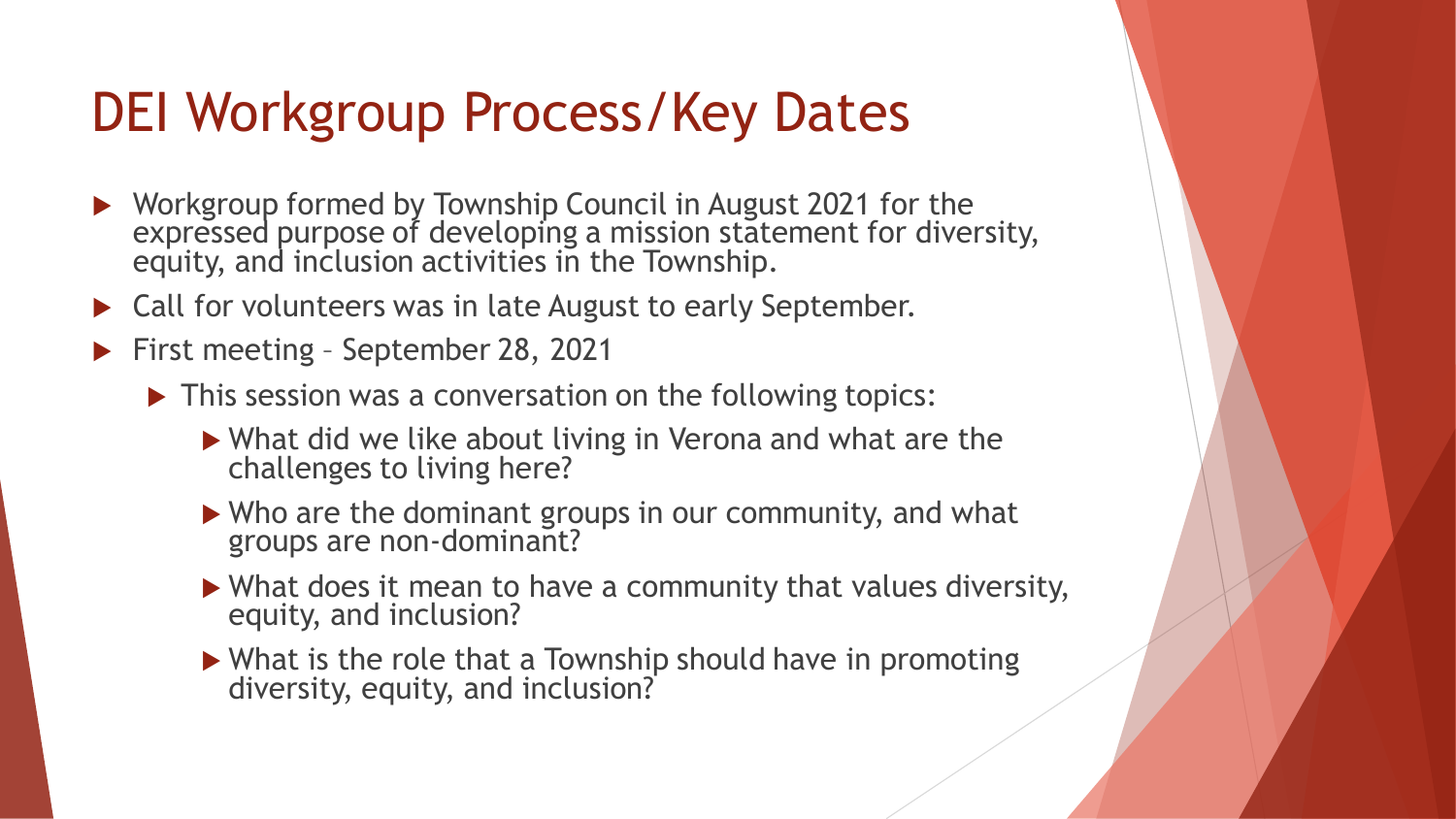## DEI Workgroup Process/Key Dates

- ▶ Second meeting October 5, 2021
	- ▶ The group was split into three groups. Each was given a different starting mission statement and they were asked to make it better.
	- $\triangleright$  At the end of the session we reviewed the three mission statements to find common themes and differences.
- ▶ Third touch point October 15, 2021
	- A survey was distributed with a proposed mission statement. Workgroup members were asked to score the missions statement from 1-5 and provide feedback, with 5 being the highest score.
	- Members were also asked additional questions on the immediate opportunities for the Township to make advancements.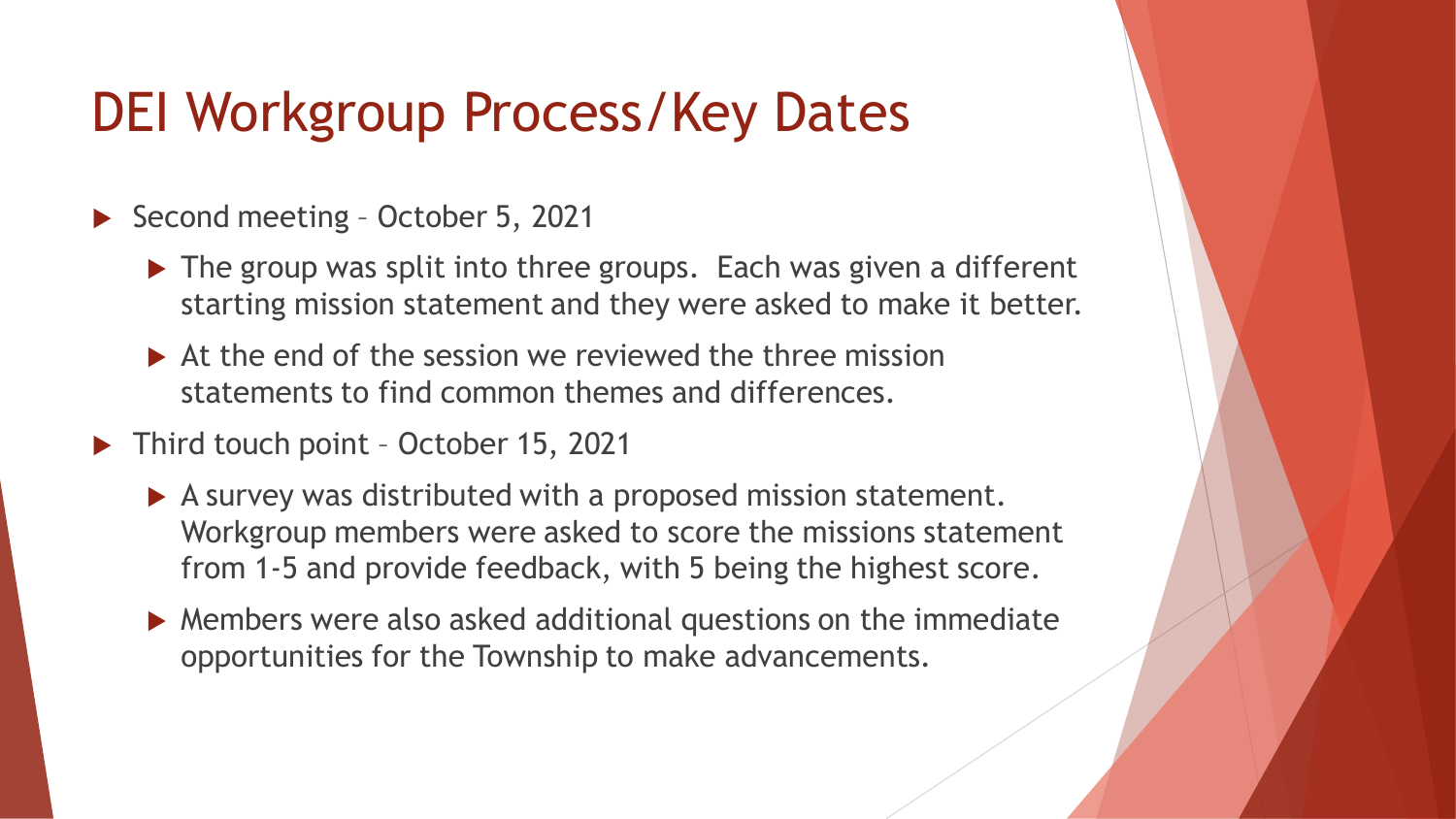#### In the process of developing a mission statement, the following themes emerged

- **There was consensus that Verona is a welcoming community.**
- ▶ While a one sentence mission statement was initially appealing, two sentences seemed more favored as it would likely result in a stronger statement.
- Mentioning policies and programs made the statement tangible and was preferred.
- ▶ Words like "strive" helped to convey that we want the community to move in a direction.
- ▶ Positive statements were preferred over negative statements.
- ▶ Words or phrases that have become politicized (e.g. social justice) should not be used as they may have multiple meanings.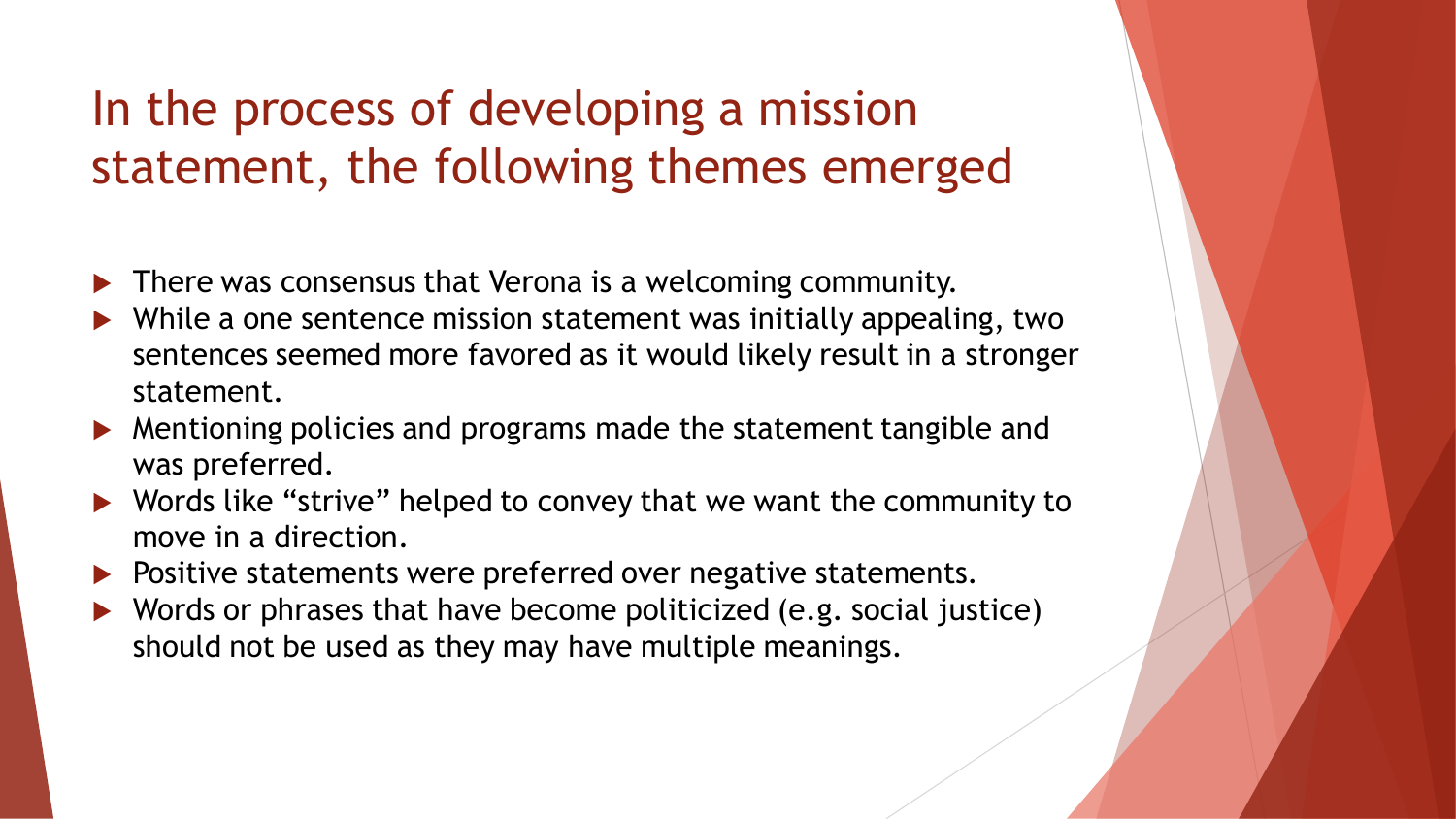## Proposed Mission Statement

Verona's vibrant community proudly welcomes all residents, business owners, employees, and visitors. Together we are working toward being a truly inclusive place where our policies, services, and programs meet the needs of all people.

This statement received an average rating of 4.2 out of 5 from workgroup members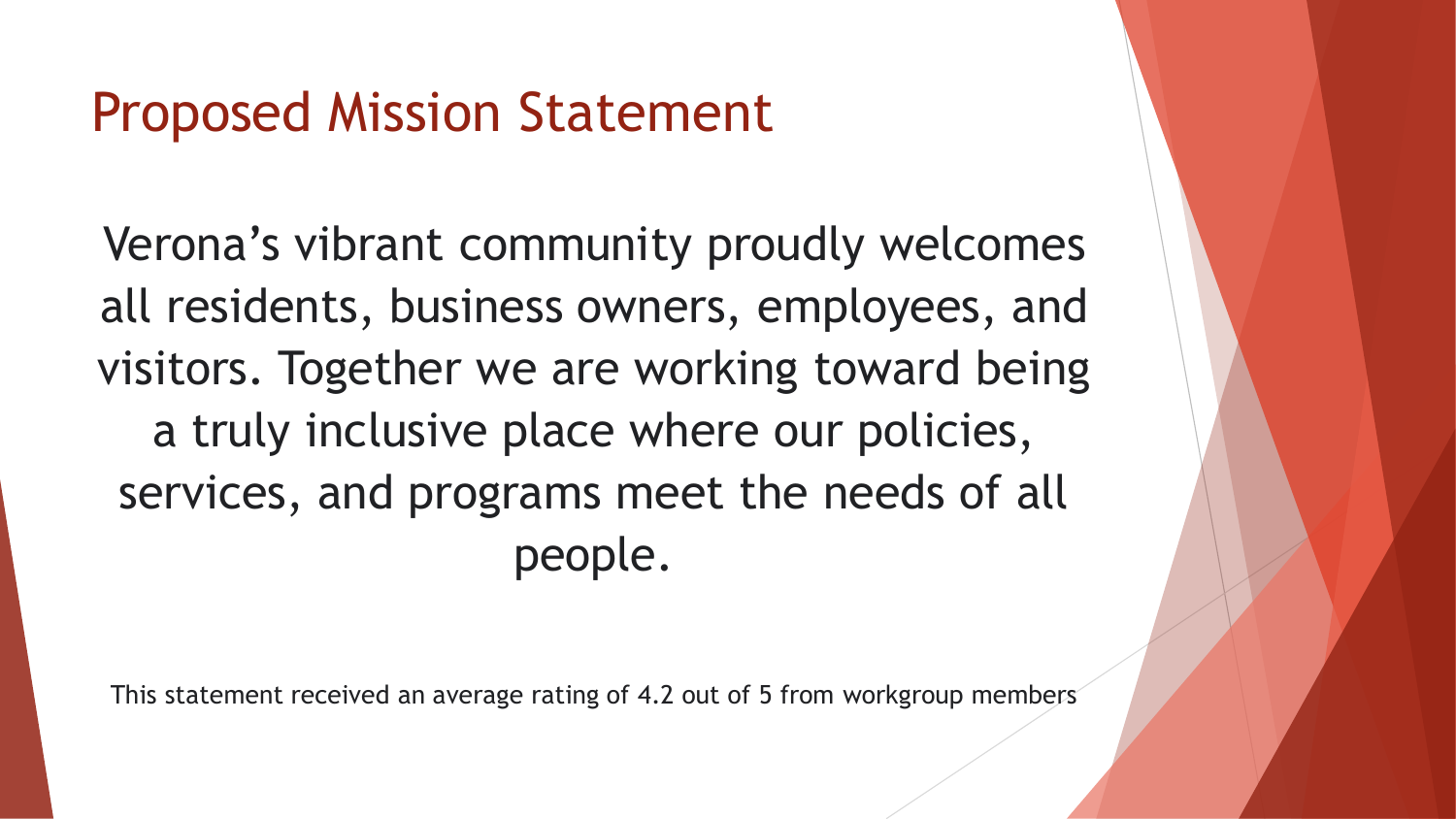# 2022 Proposed Areas of Focus

- $\blacktriangleright$  Planned calendar of events that reflects robust cultural inclusion.
- Accessibility of our recreation programs for disabled adults and children.
- ▶ Large event review for inclusion (e.g., handicap parking; neurodiversity events for children).
- Website and social media accessibility review and improvements.
- Audit of Township and Committee forms and policies for heteronormative terms (e.g., husband & wife vs spouse) and gender inclusivity.
- Continued training plan for employees.